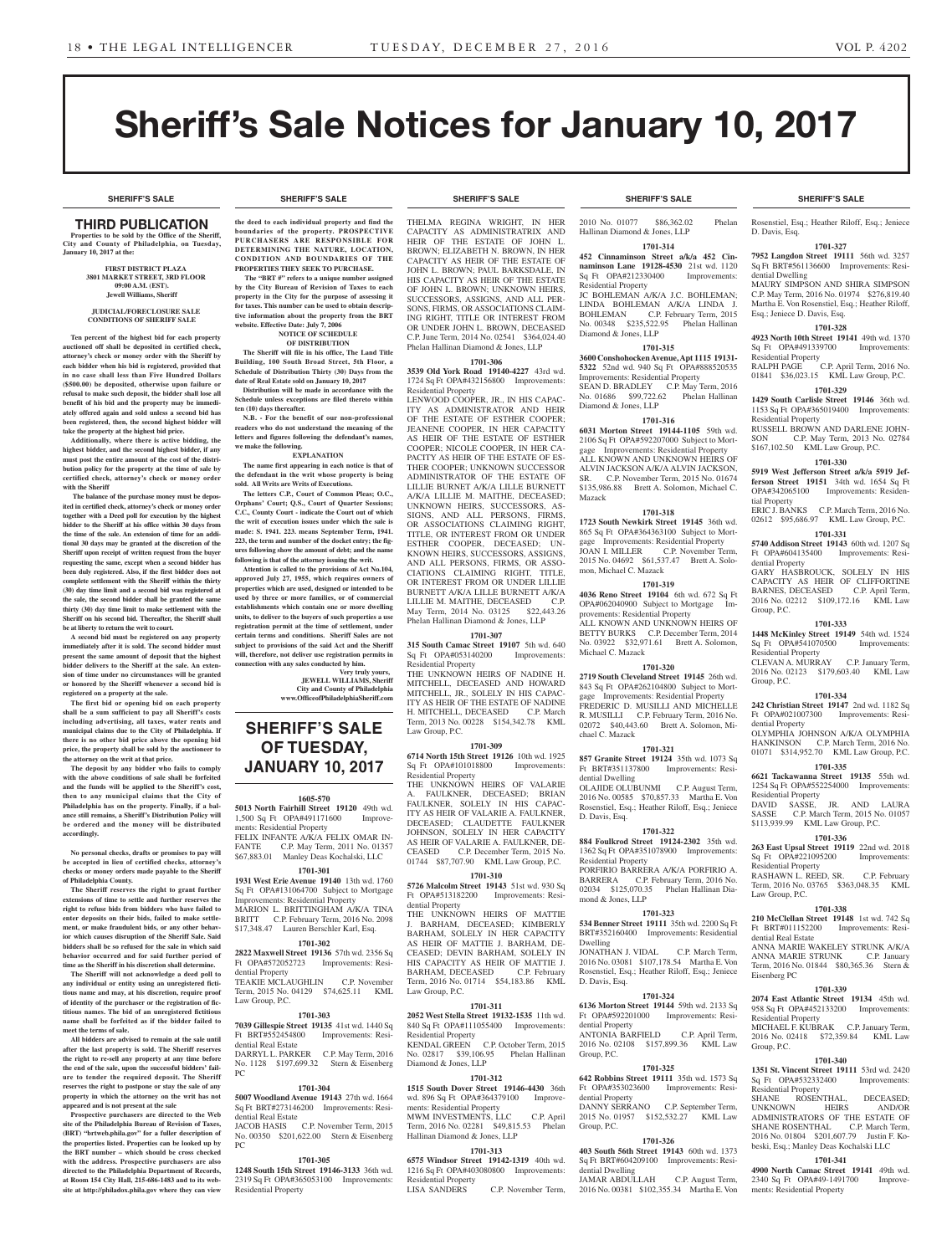Dwelling

ates, LLC

Residential Property<br>JESUS A. RIVERA

Diamond & Jones, LLP

ments: Residential Property

linan Diamond & Jones, LLP

ments: Residential Property

mond & Jones, LLP

Residential Property

JEAN BAPTISTE-LAMADIEU AND LINDA<br>ALEUS C.P. February Term, 2016 No.

04139 \$65,589.90 Powers, Kirn & Associ-

**1701-356 6161 Lebanon Avenue 19151-3231** 34th wd. 1342 Sq Ft OPA#342130600 Improvements:

No. 00462 \$78,218.16 Phelan Hallinan

KWAME WILLIAMS C.P. April Term, 2016 No. 00024 \$161,934.46 Phelan Hal-

**1701-358 49 West Manheim Street 19144-2942** 12th wd. 1772 Sq Ft OPA#123074500 Improve-

ERICK M. DOUGLAS, IN HIS CAPACITY AS HEIR OF VIRGINIA DOUGLAS, DE-CEASED; ANGELA DOUGLAS, IN HER CAPACITY AS HEIR OF VIRGINIA DOUG-LAS, DECEASED; MARILYN DOUGLAS, IN HER CAPACITY AS HEIR OF VIRGIN-IA DOUGLAS, DECEASED; UNKNOWN HEIRS, SUCCESSORS, ASSIGNS, AND ALL PERSONS, FIRMS, OR ASSOCIATIONS CLAIMING RIGHT, TITLE, OR INTEREST FROM OR UNDER VIRGINIA DOUGLAS, DECEASED C.P. May Term, 2016 No. 01540 \$109,803.71 Phelan Hallinan Dia-

**1701-359 2004 Rosalie Street 19135-4010** 41st wd. 660 Sq Ft OPA#411082200 Improvements:

VIOLA HUGHES, IN HER CAPACITY AS HEIR OF CATHERINE E. BOLES A/K/A CATHERINE BOLES, DECEASED; JOHN QUICI, SOLELY IN HIS CAPACITY AS HEIR OF CATHERINE E. BOLES A/K/A CATHERINE BOLES, DECEASED; UN-KNOWN HEIRS, SUCCESSORS, ASSIGNS, AND ALL PERSONS, FIRMS, OR ASSO-CIATIONS CLAIMING RIGHT, TITLE, OR INTEREST FROM OR UNDER CATHERINE E. BOLES A/K/A CATHERINE BOLES, DE-CEASED C.P. January Term, 2015 No. 03124 \$59,524.02 Phelan Hallinan Dia-

**1701-357 6033 West Oxford Street 19151-3529** 34th wd. 1845 Sq Ft OPA#342097800 Improve-

C.P. February Term, 2016 No.

C.P. April Term, 2016

#### PAULA L. BROOKS-VAZOUEZ C.P. May Term, 2012 No. 02917 \$172,987.65 Meredith H. Wooters, Esq.; Manley Deas Kochalski, LLC

### **1701-342**

**2320 North 50th Street 19131** 52nd wd. 9750 Sq Ft OPA#521256600 Improvements: Residential Property

ZEOLA LANCASTER C.P. July Term, 2016 No. 02143 \$278,493.02 Meredith H. Wooters, Esq.; Manley Deas Kochalski, LLC

#### **1701-343**

**877 Brill Street 19124** 35th wd. 1068 Sq Ft OPA#351184200 Improvements: Residential Property

SIMON M. RAKHMAN A/K/A SIMON RA-KHMAN C.P. June Term, 2016 No. 01242 \$49,360.94 Meredith H. Wooters, Esq.; Manley Deas Kochalski, LLC

#### **1701-345**

**7386 Wheeler Street 19153** 40th wd. 1056 Sq Ft OPA#404215800 Improvements: Resi-

dential Property C.P. July Term, 2016 No. 00003 \$87,999.94 Meredith H. Wooters, Esq.; Manley Deas Kochalski, LLC

## **1701-346**

**1157 North 65th Street a/k/a 1157 65th Street 19151** 34th wd. 1360 Sq Ft OPA#344302400 Improvements: Residential Property FAITH M. SPROUL C.P. May Term, 2016 No. 00721 \$153,974.15 KML Law Group, P.C.

#### **1701-347**

**4639 C Street 19120** 42nd wd. 1129 Sq Ft OPA#421368100 Improvements: Residential Property

CATHERINE HERNANDEZ C.P. December Term, 2015 No. 01401 \$86,873.18 KML Law Group, P.C.

#### **1701-348**

#### **6144 Webster Street 19143** 3rd wd. 3316 Sq Ft OPA#033037400 Improvements: Resi-

dential Property JOREE PETTEY C.P. May Term, 2016 No. 02317 \$99,431.08 Meredith H. Wooters, Esq.; Manley Deas Kochalski, LLC

#### **1701-349**

#### **204 Lockart Lane 19116** 58th wd. 2807 Sq Ft OPA#58-2137500 Subject to Mortgage Improvements: Residential Property JOHN B. PRIADKA C.P. December Term,

2014 No. 00167 \$244,604.86 Meredith H. Wooters, Esq.; Manley Deas Kochalski, LLC **1701-350**

**1701-351 2422 South Carlisle Street 19145** 26th wd. 690 Sq Ft OPA#261133900 Improvements:

ROBERT J. HERON, SR. C.P. June Term, 2013 No. 02450 \$83,127.12 KML Law

**1701-352 436 East Tulpehocken Street 19144-1634**  59th wd. 2700 Sq Ft OPA#592108600 Im-

SYLVIA WATTS, IN HER CAPACITY AS ADMINISTRATRIX AND HEIR OF THE ES-TATE OF JOSEPH LEAPHART; UNKNOWN HEIRS, SUCCESSORS, ASSIGNS, AND ALL PERSONS, FIRMS, OR ASSOCIATIONS CLAIMING RIGHT, TITLE, OR INTEREST FROM OR UNDER JOSEPH LEAPHART, DECEASED C.P. March Term, 2015 No. 01563 \$76,068.48 Phelan Hallinan Dia-

**1701-353 241 West Mentor Street 19120** 42nd wd. 1515 Sq Ft OPA#422080800 Improvements:

THE UNKNOWN HEIRS OF GLORIA T. WILLIAMS, DECEASED; DONALD WILLIAMS, SOLELY IN HIS CAPAC-ITY AS HEIR OF GLORIA T. WIL-LIAMS, DECEASED; JAMES WILLIAMS, SOLELY IN HIS CAPACITY AS HEIR OF GLORIA T. WILLIAMS, DECEASED;

CAPACITY AS HEIR OF GLORIA T. WIL-LIAMS, DECEASED C.P. November Term, 2015 No. 04148 \$23,141.18 KML

**1701-354 1133 Brill Street 19124** 62nd wd. 2000 Sq Ft OPA#621038900 Improvements: Residential

EDNA M. SANCHEZ C.P. August Term, 2014 No. 01785 \$69,805.40 KML Law

**1701-355 1035 Vankirk Street 19149-3628** BRT#35-<br>2-1194-00 Improvements: Residential

Improvements: Residential

**SOLELY** 

provements: Residential Property

# **59 North 51st Street 19145** 44th wd. 773 Sq

dential Property

Residential Property

mond & Jones, LLP

Residential Property

Law Group, P.C.

Property

Group, P.C.

Group, P.C.

Group, P.C.

#### Ft OPA#441093800 Improvements: Resi-THAXTER HICKS C.P. December Term, 2015 No. 00201 \$44,810.98 KML Law **707 Medary Avenue 19126-3718** 61st wd. 4500 Sq Ft OPA#492078400 Improvements: Residential Property WILLIE MAE HALL C.P. March Term. 2016 No. 01665 \$249,194.37 Phelan Hallinan Diamond & Jones, LLP

mond & Jones, LLP

# **1701-363**

**1016 South 5th Street 19147** 2nd wd. 1200 Sq Ft BRT#021423210 Improvements: Residential Dwelling SHEILA DIXON C.P. December Term, 2012 No. 02659 \$271,892.67 Udren Law Offices, P.C.

**1701-361**

**1701-364**

**2087 East Victoria Street 19134** 45th wd. 825 Sq Ft OPA#452161400 Improvements: Residential Property JENNIFER R. LEACH C.P. December Term, 2015 No. 01402 \$74,053.59 KML Law Group, P.C.

#### **1701-365**

**2014 North 56th Street 19131-3132** 52nd wd. 1083 Sq Ft OPA#522211800 Improvements: Residential Property KIMBERLY ROBERSON-COSBY; AN-TOINE ROBERSON C.P. January Term, 2013 No. 00025 \$35,602.84 Phelan Hallinan Diamond & Jones, LLP

### **1701-366**

**3351 Red Lion Road 19114** 66th wd. 900 Sq Ft OPA#662258510 Improvements: Residential Property

MARCIA PATTERSON C.P. September Term, 2015 No. 00594 \$99,651.34 Phelan Hallinan Diamond & Jones, LLP

# **1701-367**

**427 East Mechanic Street 19144** 59th wd. 868 Sq Ft OPA#592025600 Improvements: Residential Property JERRILYN C. CHRISTIAN C.P. September Term, 2013 No. 01382 \$27,123.72 KML Law Group, P.C.

# **1701-368**

**5333 Vine Street 19139** 44th wd. 2650 Sq Ft OPA#441041700 Improvements: Residential Property PETER A. CAMPS C.P. December Term, 2014 No. 01556 \$142,273.77 KML Law Group, P.C.

#### **1701-369**

**4909 North 15th Street 19141** 13th wd. 1187 Sq Ft OPA#132051100 Improvements:

Residential Property NONDAS BROWN A/K/A NONDAS DA-<br>VIS C.P. September Term. 2007 No. 03038 C.P. September Term, 2007 No. 03038 \$60,177.95 KML Law Group, P.C.

# **1701-370 6645 North 15th Street, Apt A 19126-2723**

10th wd. 1560 Sq Ft OPA#101012508 Improvements: Residential Property ANDREA R. SHEPPARD C.P. July Term, 2016 No. 00319 \$61,566.00 Phelan Hallinan Diamond & Jones, LLP

#### **1701-371**

**2329 Bucknell Avenue 19145** 48th wd. Land Area 687 sq. ft.; Improvement Area 1020 sq. ft. OPA#482298800 Improvements: Single Family Row Style Home KENNETH J. CASTAGNA 00297-2014 \$107,355.43 Vincent T Cieslik, Esq.

#### **1701-372**

**5410 Bingham Street 19124** 35th wd. 4353<br>
Sq Ft OPA#351321000 Improvements: Sq Ft OPA#351321000 Residential Property JUAN A. AYENDE AND RUSSELL MON-TALVO C.P. August Term, 2015 No. 03318 \$50,866.11 Richard M. Squire & Associates, LLC

### **1701-373**

**44 North 50th Street 19139** 44th wd. 2300 Sq Ft BRT#44-1062900 Improvements: Residential Dwelling CARL E. WAY, III C.P. July Term, 2016 No.

03089 \$196,346.64 Udren Law Offices, P.C. **1701-374**

**886 North 46th Street 19139** 6th wd. 938 Sq Ft OPA#062377200 Improvements: Residential Property EARNESTINE HELLER, SOLELY IN HER CAPACITY AS HEIR OF JEFFREY HELL-ER, DECEASED; THE UNKNOWN HEIRS OF JEFFREY HELLER, DECEASED C.P. April Term, 2016 No. 02116 \$94,713.90 KML Law Group, P.C.

# **1701-375**

**6042 Hasbrook Avenue 19111** 35th wd. 1728 Sq Ft OPA#352255200 Residential Property PEDRO CASTILLO C.P. May Term, 2016 No. 00990 \$158,972.81 KML Law Group,  $PC<sub>c</sub>$ 

#### **1701-376**

**5243 Diamond Street 19131** 52nd wd. 1749 Sq Ft OPA#521154800 Improvements: Residential Property DOROTHEA L. ROYSTER C.P. April Term, 2016 No. 01967 \$87,021.11 KML Law Group, P.C.

# **1701-377**

**2227 North Park Avenue 19132** 37th wd. 1472 Sq Ft OPA#371281400 Improvements: Residential Property DIANA A. STANSBURY C.P. February Term, 2016 No. 04928 \$107,537.19 KML Law Group, P.C.

#### **1701-378**

**6047 Delancey Street 19143** 3rd wd. 992 Sq Ft OPA#032013900 Improvements: Residential Property GEVELE G. MCKINLEY C.P. February Term, 2016 No. 01958 \$71,291.03 KML Law Group, P.C.

**1701-379 6019 North 12th Street 19141** 49th wd. 1667<br>
Sq Ft OPA#493128900 Improvements: Sq Ft OPA#493128900 Residential Property WALTER RICE, ADMINISTRATOR OF THE ESTATE OF ELIZABETH L. GREEN C.P. October Term, 2014 No. 02061 \$61,915.98 KML Law Group, P.C.

# **1701-381**

**2010 West 66th Avenue a/k/a 2010 66th Avenue 19138** 10th wd. 1253 Sq Ft<br>OPA#102363200 Improvements: Residen-Improvements: Residential Property URAN LYNCH AND ARLENA NORFLEET C.P. July Term, 2015 No. 00794 \$116,524.76

# KML Law Group, P.C.

**1701-382**

**5918 Larchwood Avenue 19143** 3rd wd. 1425 Sq Ft OPA#032095900 Improvements: Residential Property LEE AUDREY WILLIAMS (REMAINDER)

AND GEORGE E. WILLIAMS (REMAIN-DER) C.P. July Term, 2013 No. 04566 \$121,696.33 KML Law Group, P.C.

#### **1701-383**

**3616 Solly Avenue 19136** 64th wd. 2005 Sq Ft OPA#642332300 Improvements: Residential Property MICHAEL J. DOUGHERTY C.P. April

Term, 2016 No. 01966 \$129,919.83 KML Law Group, P.C.

#### **1701-384**

**916 East Sedgwick Street 19150** 50th wd. 2764 Sq Ft OPA#502426800 Improvements: Residential Property MARTINA CHELISE GORDON AND DANI-

ELLE ANGELIQUE WOODEN C.P.

# **SHERIFF'S SALE SHERIFF'S SALE SHERIFF'S SALE SHERIFF'S SALE SHERIFF'S SALE**

December Term, 2008 No. 00003 \$175,800.00 KML Law Group, P.C.

Row B/gar 2 Sty Masonry

sociates, LLC

Residential Property

Residential Property

Diamond & Jones, LLP

ments: Residential Property

& DeNardo, LLC

Residential Property

Residential Property

linan Diamond & Jones, LLP

linan Diamond & Jones, LLP

ments: Residential Property

LLC

Property

linan Diamond & Jones, LLP

DARIN DAGOSTINO C.P. July Term, 2014 No. 03682 \$101,310.78 Milstead & As-

**1701-399 6739 Gillespie Street 19135-2205** 55th wd. 1170 Sq Ft OPA#552452000 Improvements:

OLENA MALAYDAKH C.P. June Term, 2010 No. 03251 \$151,655.40 Phelan Hal-

**1701-400 2704 Cambridge Street 19130-1207** 29th wd. 912 Sq Ft OPA#292009400 Improvements:

TAIRI PROFIT C.P. March Term, 2015 No. 01134 \$217,489.17 Phelan Hallinan

**1701-401 645 East Westmoreland Street 19134** 33rd wd. 1260 Sq Ft OPA#331104300 Improve-

HELEN MARIE BRAUN C.P. August Term, 2016 No. 03252 \$55,115.59 Shapiro

**1701-402 1919 Ruan Street 19124-4622** 23rd wd. 845 Sq Ft OPA#232029200 Improvements:

JOSE L. CARABALLO C.P. July Term, 2012 No. 04458 \$70,407.01 Phelan Hal-

**1701-403 7756 Woodbine Avenue 19151-2723** 34th wd. 1120 Sq Ft OPA#343205600 Improvements:

THERESA R. SCOTT C.P. March Term, 2015 No. 02366 \$125,158.70 Phelan Hal-

**1701-404 131 East Westmoreland Street 19134** 7th wd. 1200 Sq Ft OPA#073235000 Improve-

UNKNOWN HEIRS, SUCCESSORS, AS-SIGNS, AND ALL PERSONS, FIRMS, OR ASSOCIATIONS CLAIMING RIGHT, TITLE, OR INTEREST FROM OR UNDER GABRIEL MATEO A/K/A GABRIEL R. MA-TEO A/K/A GABRIEL RODRIGUEZ, DE-CEASED; ANGEL RODRIGUEZ, KNOWN HEIR OF GABRIEL MATEO A/K/A GA-BRIEL R. MATEO A/K/A GABRIEL RODRI-GUEZ, DECEASED C.P. July Term, 2016 No. 00250 \$10,706.34 Shapiro & DeNardo,

**1701-405 3326 D Street 19134-1704** 7th wd. 1050 Sq Ft OPA#073147600 Improvements: Residential

LAMAR ROBINSON-KING, IN HIS CAPAC-ITY AS ADMINISTRATOR AND HEIR OF THE ESTATE OF ROBERT L. ROBINSON; UNKNOWN HEIRS, SUCCESSORS, AS-SIGNS, AND ALL PERSONS, FIRMS, OR ASSOCIATIONS CLAIMING RIGHT, TITLE, OR INTEREST FROM OR UNDER ROBERT L. ROBINSON, DECEASED C.P. May Term, 2016 No. 02870 \$29,812.19 Phelan

**1701-406 6101 Magnolia Street 19144** 59th wd. 1799 Sq Ft OPA#592246500 Improvements:

NAOMI ADAMS AS EXECUTRIX OF THE ESTATE OF MARY F. SHORT, DECEASED C.P. October Term, 2014 No. 003151 \$57,791.64 Shapiro & DeNardo, LLC **1701-407 8232 Bayard Street 19150-1702** 50th wd. 1578 Sq Ft OPA#501204300 Improvements:

SANDRA L. MITCHELL C.P. April Term, 2013 No. 03279 \$358,060.60 Phelan Hal-

**1701-408 6367 Woodbine Avenue 19151-2523** 34th wd. 3045 Sq Ft OPA#344134500 Improvements:

ROBERT F. PETRONE A/K/A ROBERT PETRONE; TAMMY PETRONE A/K/A TAM-MY L. LEITZEL C.P. September Term, 2015 No. 00762 \$332,839.95 Phelan Hallinan Diamond & Jones, LLP

**1701-409 2211 South Woodstock Street 19145-3510**  48th wd. 1036 Sq Ft OPA#481335700 Im-

JOSEPH EDWARD LANE A/K/A JOE LANE A/K/A JOSEPH E. LANE; VASHTI SMITH-FOOTE; WILLIAM P. FOOTE C.P. January Term, 2008 No. 01458 \$71,803.78 Phelan

**1701-411 716 East Phil Ellena Street 19119-1531** 22nd wd. 2052 Sq Ft OPA#221204300 Improve-

C.P. May Term, 2014

provements: Residential Property

Hallinan Diamond & Jones, LLP

ments: Residential Property<br>JERRY CREW C.P.

Hallinan Diamond & Jones, LLP

Residential Property

Residential Property

Residential Property

linan Diamond & Jones, LLP

#### **1701-385 7200 Cornelius Street 19138-1618** 10th wd.

2241 Sq Ft BRT#102375400 Improvements: Row B/gar 2 Sty Masonry TARA DELRAY CARTER, ADMINISTRA-TRIX OF THE ESTATE OF TARA JANE BLAKE A/K/A TARA J. BLAKE A/K/A TARA BLAKE A/K/A TARA J. CARTER, DECEASED MORTGAGOR AND REAL OWNER C.P. June Term, 2016 No. 02825 \$71,945.88 Milstead & Associates, LLC

# **1701-386**

**4000 Gypsy Lane, Unit 550 19129-0000** 21st wd. 1124 Sq Ft (no land area) OPA#888210300 Subject to Mortgage Improvements: Residential Condominium Unit GREGORY A. NELSON, SOLELY IN HIS CAPACITY AS EXECUTOR OF THE ES-TATE OF ERLENE BASS NELSON, DE-CEASED C.P. January Term, 2015 No. 001892 \$18,553.66 Elliot H. Berton, Esq.; Benjamin F. Dill, Esq.

#### **1701-387**

**4315 Benner Street 19135-3511** 55th wd. 1200 Sq Ft OPA#552016600 Improvements: Residential Property ROBERT A. TAVAREZ C.P. March Term, 2010 No. 04348 \$100,692.76 Phelan Hallinan Diamond & Jones, LLP

# **1701-388**

**8410 Madison Street a/k/a 8410 Madison Place 19153-1527** 40th wd. 1440 Sq Ft OPA#405100305 Improvements: Residential Property JAMES BROWN; JOYCE JORDAN-BROWN C.P. December Term, 2011 No. 01104 \$80,960.47 Phelan Hallinan Diamond & Jones, LLP

#### **1701-390**

**218 Rubicam Street 19120** 42nd wd. 1120 Sq Ft OPA#42-2-2057-00 Improvements: Residential Property DANIELLE E. STEWART C.P. March Term, 2016 No. 02869 \$63,712.19 Shapiro & DeNardo, LLC

#### **1701-391**

**2116 Mifflin Street 19145-2734** 48th wd. 921 Sq Ft BRT#482033400 Improvements: Row 2 Sty Masonry JESSIE MCCLAY C.P. October Term, 2014 No. 03692 \$78,168.95 Milstead & Associates, LLC

#### **1701-392 877 Sanger Street 19125** 35th wd. 1208 Sq Ft

OPA#351221200 Improvements: Residential Property LAWANDA F. DYSON AND LAVETTE D. DYSON C.P. November Term, 2015 No. 01672 \$90,843.22 Shapiro & DeNardo, LLC

#### **1701-393 5045 Walnut Street 19139-4250** 60th wd. 2250 Sq Ft OPA#602044600 Improvements:

Residential Property CECILIA ANN ROBERTS, IN HER CAPAC-ITY AS EXECUTRIX AND DEVISEE OF THE ESTATE OF EDNA ROBERTS A/K/A EDNA ROBERT; CHERE' CUNNINGHAM, IN HER CAPACITY AS DEVISEE OF THE ESTATE OF EDNA ROBERTS A/K/A EDNA ROBERT; PATRICE CUNNINGHAM IN HER CAPACITY AS DEVISEE OF THE ESTATE OF EDNA ROBERTS A/K/A EDNA ROBERT C.P. July Term, 2011 No. 02216 \$30,150.31 Phelan Hallinan Diamond & Jones, LLP

#### **1701-394 1934 74th Avenue 19138** 42nd wd. 1138 Sq

Ft BRT#101386400 Improvements: Row B/ gar 2 Sty Masonry ETHEL O. BOYD A/K/A ETHEL WHITE LOWERY BOYD C.P. January Term, 2016 No. 00941 \$40,535.01 Milstead & Associates, LLC

#### **1701-395**

**5638 Ridgewood Street 19143** 51st wd. 1032 Sq Ft OPA#513253700 Improvements: Residential Property THAXTER HICKS C.P. February Term, 2016 No. 03128 \$21,131.77 Shapiro & DeNardo, LLC

### **1701-396**

**3044 Longshore Avenue 19149-1905** 55th wd. 1224 Sq Ft OPA#551259000 Improve-

#### ments: Residential Property MARIO SANCHEZ; TANESA SANCHEZ C.P. April Term, 2013 No. 04961 \$185,612.21 Phelan Hallinan Diamond & Jones, LLP

**1701-397 866 East Chelten Avenue 19138** 12th wd. 2500 Sq Ft OPA#122119000 Improvements:

2015 No. 02543 \$154,941.13 Shapiro &

**1701-398 1361 Kerper Street 19111-4901** 53rd wd. 1792 Sq Ft BRT#532110800 Improvements:

C.P. October Term,

Residential Property<br>JUNIUS BERVINE

DeNardo, LLC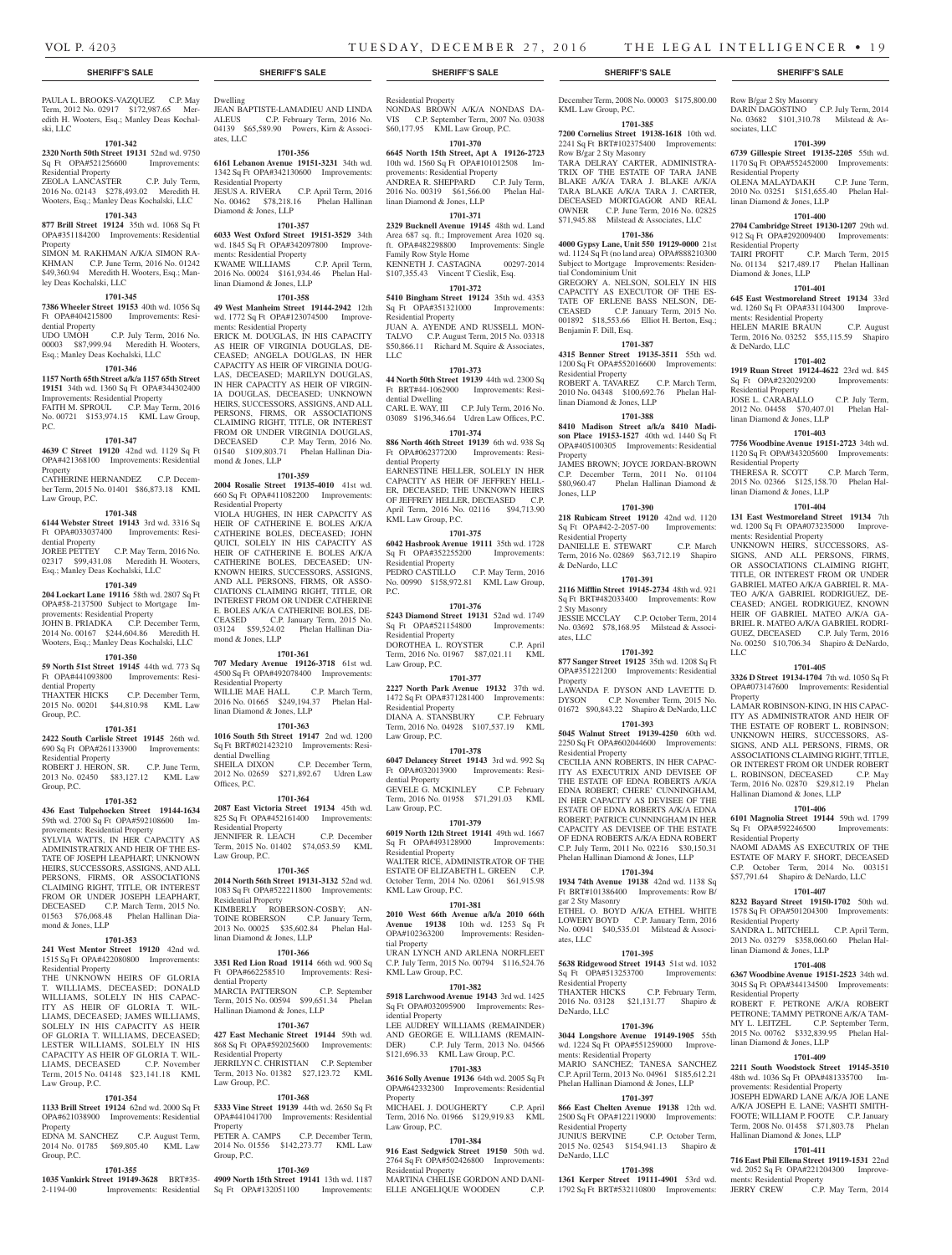#### **SHERIFF'S SALE SHERIFF'S SALE SHERIFF'S SALE SHERIFF'S SALE SHERIFF'S SALE**

# No. 02923 \$263,989.96 Phelan Hallinan Diamond & Jones, LLP

# **1701-412**

**7313 Drexel Road 19151-2208** 34th wd. 1120 Sq Ft OPA#344148800 Improvements:

# Residential Property

JONATHAN D. COFER A/K/A JONATHAN COFER C.P. May Term, 2014 No. 01096 \$153,548.30 Phelan Hallinan Diamond & Jones, LLP

#### **1701-413**

**1613 Chelten Avenue 19126** 17th wd. 1224 Sq Ft BRT#143N17-261/171334600; OPA<br>#171334600 Improvements: Residential Improvements: Residential Dwelling

AIM HIGH PROPERTY DEVELOPMENT, LLC C.P. July Term, 2016 No. 01258 \$57,884.27 Udren Law Offices, P.C.

# **1701-414**

**2002 Brown Street 19130-2615** 15th wd. 1066 Sq Ft OPA#15-2239620 Improvements: Residential Property VICTOR S. ROZIER C.P. May Term, 2016 No. 03944 \$232,459.12 Phelan Hallinan Diamond & Jones, LLP

# **1701-415**

**1735 North 32nd Street 19121** 32nd wd. 1440 Sq Ft BRT#32-4203100 Improvements: Residential Dwelling WADE HAMPTON A/K/A WADE M. HAMP-TON C.P. February Term, 2016 No. 00082 \$44,435.58 Udren Law Offices, P.C.

# **1701-416**

**1208 McKinley Street 19111-5834** 53rd wd. 1292 Sq Ft OPA#531018300 Improvements: Residential Property<br>DIANE J. LEWIS C.P. June Term, 2015

No. 00032 \$80,961.55 Phelan Hallinan Diamond & Jones, LLP

# **1701-417**

**2021 Granite Street 19124** 62nd wd. 815 Sq Ft BRT#62-2-0873-00 Improvements: Residential Dwelling

SHERNEEN L. BERRY C.P. May Term, 2016 No. 00844 \$54,054.53 Udren Law Offices, P.C.

### **1701-418**

**223 East Washington Lane 19144-1629** 59th wd. 1576 Sq Ft OPA#592149000 Improvements: Residential Property EVELYN E. WHITING C.P. June Term, EVELYN E. WHITING C.P. June Term,<br>2016 No. 01955 \$68,850.40 Phelan Hal-

# linan Diamond & Jones, LLP

# **1701-419**

**12240 Sweet Briar Road 19154** 66th wd. BRT#66-3-1774-00 Improvements: Residential Dwelling JONATHAN MALCOM A/K/A JONATHAN

M. MALCOLM; KRISTY MALCOM A/K/A KRISTY B. MALCOLM C.P. August Term, 2015 No. 02607 \$188,907.05 Udren Law Offices, P.C.

#### **1701-420**

**7146 Cottage Street 19135-1202** 41st wd. 1536 Sq Ft OPA#412286300 Improvements: Residential Property JENNIFER L. SHINN C.P. April Term, 2016 No. 03390 \$72,707.82 Phelan Hal-

linan Diamond & Jones, LLP **1701-421**

# **6108 Carpenter Street 19143** 46th wd. 2258

Sq Ft BRT#033096800 Improvements: Residential Dwelling INEZ E. CROCKER C.P. May Term, 2016 No.

02657 \$98,475.56 Udren Law Offices, P.C. **1701-422**

#### **16 North 58th Street 19139** 4th wd. 1176 Sq Ft BRT#04-2-0890-00 Improvements: Resi-

dential Dwelling WILLIAM A. BROWNLEE, SR.; DIVINE STYLES SALON LLC C.P. June Term, 2016 No. 00816 \$38,884.88 Udren Law Offices, P.C.

#### **1701-423**

**1101 Harrison Street 19124-2907** 23rd wd. 1800 Sq Ft OPA#234135500 Improvements: Residential Property

FERNANDO L. VILLAR A/K/A FERNANDO VILLAR C.P. October Term, 2015 No. 03507 \$56,719.17 Phelan Hallinan Diamond & Jones, LLP

# **1701-424**

**3131 Hurley Street 19134-2318** 7th wd. 952 Sq Ft OPA#071489400 Improvements: Residential Property BARBARA E. HILL C.P. January Term,

#### 2016 No. 00347 \$12,999.63 Phelan Hallinan Diamond & Jones, LLP Property

**1701-425**

#### **5906 Ellsworth Street 19143-3018** 3rd wd. 1522 Sq Ft OPA#033144500 Improvements: Residential Property

CHRISTINE JACKSON; IAN BALD-WIN C.P. March Term, 2016 No. 00345  $$101,177.36$  Phelan Hallinan Diamond & Jones, LLP

**1701-426 1913 West Diamond Street 19121** 32nd wd. 1615 Sq Ft BRT#321186300 Improvements: Residential Dwelling

ALEXANDER BUSH AND LIAM KEM-MERLEY C.P. April Term, 2016 No. 01615 \$251,131.29 Powers, Kirn & Associates, LLC **1701-427**

**4559 Aldine Street 19136-4002** 41st wd. 1056 Sq Ft PRCL#412127700 Improvements: Residential Property TEGIDANKAY KALLON; FATOUMATA

TOURE C.P. May Term, 2011 No. 02225 \$181,417.17 Phelan Hallinan Diamond & Jones, LLP

# **1701-429**

**6900 Oakley Street 19111-3917** 35th wd. 1400 Sq Ft OPA#353217500 Improvements: Residential Property PHILIP E. KERWICK C.P. April Term, 2015 No. 01618 \$35,489.32 Phelan Hallinan Diamond & Jones, LLP

**1701-430 6219 Lansdowne Avenue 19151-3401** 34th wd. 1446 Sq Ft BRT#34-2055400; PRCL#68 N 23-146 Improvements: Residential Dwell-

ing STEPHEN SIMMONS C.P. February Term, 2016 No. 02395 \$99,443.90 Powers, Kirn & Associates, LLC

#### **1701-431**

**544-546 Rising Sun Avenue 19140** 43rd wd. 1208 Sq Ft BRT#432231900 Improvements: Residential Dwelling NELSON CUELLO; ISLA PROPERTIES & INVESTMENTS, LLC C.P. September Term, 2011 No. 01327 \$192,465.33 Udren Law Offices, P.C.

#### **1701-432**

**2101-17 Chestnut Street #1726 a/k/a 2101-17 Chestnut Street Unit 1726 19103** 88th wd. 437 Sq Ft OPA#888112446 Improvements: Residential Property BRUCE A. LINCOLN A/K/A BRUCE AN-THONY LINCOLN; ANNMARIE C. LIN-COLN A/K/A ANN MARIE LINCOLN C.P. June Term, 2014 No. 01052 \$185,078.75 Phelan Hallinan Diamond & Jones, LLP

# **1701-433**

**6351 Crafton Street 19149** 62nd wd. 1380 Sq Ft BRT#621546600 Improvements: Residential Dwelling DIANE M. JACKSON C.P. April Term, 2016 No. 03034 \$157,359.02 Martha E. Von Rosenstiel, Esq.; Heather Riloff, Esq.; Jeniece D. Davis, Esq.

### **1701-434**

**1601 South 5th Street 19148-1208** 1st wd. 2400 Sq Ft OPA#011446900 Improvements: Residential Property JAMES MARTIN C.P. February Term, 2016 No. 02790 \$177,911.14 Phelan Hallinan Diamond & Jones, LLP

**1701-435 1112 Hedgerow Lane 19115-4809** 63rd wd. 1804 Sq Ft OPA#632077600 Improvements: Residential Property

RICHARD BURMEFF; LINDA BUR-MEFF C.P. February Term, 2016 No. 02933 \$239,738.46 Phelan Hallinan Diamond & Jones, LLP

#### **1701-436**

**3414 Tudor Street 19136** 64th wd. 1616 Sq Ft OPA#642127300 Improvements: Residential Property TYLER B. GOTTLIEB C.P. February Term,

2016 No. 04644 \$129,738.97 Meredith H. Wooters, Esq.; Manley Deas Kochalski, LLC **1701-437**

**1150 East Passyunk Avenue 19147-5133** 2nd wd. 1780 Sq Ft OPA#021495600 Improvements: Residential Property VIENNA M. TROTTA, IN HER CAPACITY AS EXECUTRIX AND DEVISEE OF THE ESTATE OF VINCENT IANNELLI C.P. May Term, 2016 No. 02280 \$179,268.60 Phelan Hallinan Diamond & Jones, LLP

#### **1701-438**

**1730 North 26th Street 19121-2809** 32nd wd. 1575 Sq Ft OPA#324108900 Improvements: Residential Property KEENAN WASHINGTON A/K/A KENNAN WASHINGTON C.P. April Term, 2016 No. 02589 \$102,245.87 Phelan Hallinan Diamond & Jones, LLP

#### **1701-439**

**3067 Weikel Street 19134** 25th wd. 756 Sq Ft OPA#252386300 Improvements: Residential MENTOR SHAHAJ C.P. April Term, 2016

No. 00713 \$57,177.30 Justin F. Kobeski, Esq.; Manley Deas Kochalski LLC **1701-440**

**4369 Ernie Davis Circle 19154-1750** 66th wd. 1890 Sq Ft OPA#662618074 Improvements: Residential Property

RENEE S. MILILLO A/K/A RENEE MI-LILLO C.P. June Term, 2014 No. 04800

\$192,531.33 Phelan Hallinan Diamond & Jones, LLP

Residential Real Estate

Stern & Eisenberg PC

Weisberg, & Conway, P.C.

Cabe, Weisberg, & Conway, P.C.

Dwelling

Dwelling

Dwelling

Conway, P.C.

Dwelling

fices, P.C.

sociates, LLC

Residential Property

mond & Jones, LLP

Residential Property

Residential Property

mond & Jones, LLP

Residential Property

Residential Property

Residential Property

Jones, LLP

LLC

LLC

C.P. July Term, 2016 No. 01929 \$149,229.72

**1701-456 1701 South 29th Street 19145** 36th wd. ROW 2 STY MASONRY; 1120 Sq Ft BRT#364399600 Improvements: Residential

ROSALIE A. MCFARLAND A/K/A ROSA-LIE MCFARLAND C.P. October Term, 2014 No. 02539 \$117,190.82 McCabe,

**1701-457 2022 East Chelten Avenue 19138** 17th wd. SEMI/DET 2 STY MASONRY; 1728 Sq Ft BRT#171328400 Improvements: Residential

CAROLYN L. MAGEE-LARK C.P. October Term, 2015 No. 02277 \$46,717.25 Mc-

**1701-458 1745 North 60th Street 19151** 34th wd. ROW 2 STY MASONRY; 1362 Sq Ft BRT#342199800 Improvements: Residential

GERRY W. LOVETT, KNOWN SURVIVING HEIR OF BOOKER T. LOVETT AND UN-KNOWN SURVIVING HEIRS OF BOOKER T. LOVETT C.P. November Term, 2015 No. 00979 \$81,123.97 McCabe, Weisberg, &

**1701-459 1854 Hoffman Street 19145** 752 Sq Ft BRT#481079700 Improvements: Residential

DAVID LINGHAM C.P. July Term, 2016 No. 02129 \$149,628.90 Udren Law Of-

**1701-460 704 Shawmont Avenue 19128-3125** 21st wd. 7320 Sq Ft BRT#214057500 Improvements:

KAREN SCHAFF C.P. October Term, 2010 No. 03368 \$219,642.25 Milstead & As-

**1701-461 1241 Fanshawe Street 19111-4923** 53rd wd. 1278 Sq Ft OPA#532045900 Improvements:

STEPHEN P. HAMILTON; SONTONIA M. HAMILTON C.P. February Term, 2016 No. 04120 \$134,102.54 Phelan Hallinan Dia-

**1701-462 5724 Tackawanna Street 19135** 62nd wd. 1374 Sq Ft OPA#622308900 Improvements:

UNKNOWN HEIRS, SUCCESSORS, AS-SIGNS, AND ALL PERSONS, FIRMS, OR ASSOCIATIONS CLAIMING RIGHT, TITLE, OR INTEREST FROM OR UNDER WILLIAM J. TORPEY, DECEASED; ELLEN TORPEY, KNOWN HEIR OF WILLIAM J. TORPEY, DECEASED; BRIAN TORPEY, KNOWN HEIR OF WILLIAM J. TORPEY, DECEASED C.P. April Term, 2016 No. 02566 \$46,528.30 Shapiro & DeNardo,

**1701-463 2005 South 23rd Street 19145-2704** 48th wd. 1500 Sq Ft OPA#482249700 Improvements:

LILLIE MILLIGAN C.P. April Term, 2016 No. 02259 \$6,241.19 Phelan Hallinan Dia-

**1701-464 1211 Faunce Street 19111-2720** 56th wd. 935 Sq Ft OPA#561401200 Improvements:

DONNA MARIE GARVIN; DANIEL GARVIN C.P. March Term, 2015 No. 00480 \$113,847.05 Phelan Hallinan Diamond &

**1701-465 2236 South Reese Street 19148** 39th wd. 840 Sq Ft OPA#392304700 Improvements:

DAVID L. REGINA C.P. August Term, 2016 No. 01882 \$74,311.52 Shapiro & DeNardo,

**1701-466 3617 Haywood Street 19129-1517** 38th wd. 1573 Sq Ft OPA#382067400 Improvements:

MICHAEL D. DOONEY, IN HIS CAPACITY AS ADMINISTRATOR AND HEIR OF THE ESTATE OF MICHAEL P. DOONEY; MARA E. DOONEY, IN HER CAPACITY AS HEIR OF THE ESTATE OF MICHAEL P. DOONEY; UNKNOWN HEIRS, SUCCESSORS, AS-SIGNS, AND ALL PERSONS, FIRMS, OR ASSOCIATIONS CLAIMING RIGHT, TI-TLE, OR INTEREST FROM OR UNDER MI-CHAEL P. DOONEY, DECEASED C.P. February Term, 2016 No. 00868 \$152,457.18 Phelan Hallinan Diamond & Jones, LLP

Det W/d Gar 1 Sty Masonry

ROBERT P. DERR A/K/A ROBERT DERR **5422 Regent Street 19143** 51st wd. 1800 Sq

dential Property

Shapiro & DeNardo, LLC

Residential Property

LLC

**1701-467** Ft OPA#514145200 Improvements: Resi-

DIONY ELIAS AND JUSTIN MOORE C.P. February Term, 2016 No. 04691 \$47,595.66

**1701-468 6341 West Girard Avenue 19151** 34th wd. 938 Sq Ft OPA#343032000 Improvements:

LIZA GREENWOOD C.P. May Term, 2016 No. 01743 \$82,900.32 Shapiro & DeNardo,

**1701-469 1105 Mount Pleasant Avenue 19150-2901**  50th wd. 1410 Sq Ft OPA#502444200 Im-

UNKNOWN HEIRS, SUCCESSORS, AS-SIGNS, AND ALL PERSONS, FIRMS, OR ASSOCIATIONS CLAIMING RIGHT, TITLE, OR INTEREST FROM OR UNDER FRED BUTLER, DECEASED C.P. June Term, 2016 No. 00802 \$209,203.57 Phelan

**1701-470 936 East Sedgwick Street 19150-3518** 50th wd. 1720 Sq Ft OPA#502427700 Improve-

CHANDRA D. THOMAS, IN HER CAPAC-ITY AS EXECUTRIX AND DEVISEE OF THE ESTATE OF IDLEWIG H. THOMAS; DIONNE MAY KNABER, IN HER CAPAC-ITY AS DEVISEE OF THE ESTATE OF IDLEWIG H. THOMAS C.P. August Term, 2015 No. 00569 \$163,324.51 Phelan Hal-

**1701-472 1732 South 65th Street 19142-1321** 40th wd. 1410 Sq Ft OPA#403000700 Improvements:

JEROME T. CLEMENTS C.P. January Term, 2008 No. 00725 \$53,892.64 Phelan

**1701-473 1322 West Wishart Street 19132-2419** 43rd wd. 1104 Sq Ft OPA#431022000 Improve-

FRANCIS CURTIS C.P. April Term, 2016 No. 02157 \$37,320.58 Phelan Hallinan

**1701-474 226 Devereaux Avenue 19111-5920** 35th wd. 1190 Sq Ft OPA#352191300 Improvements:

JOSETT M. DAVIS A/K/A JOSETT DAVIS C.P. April Term, 2014 No. 03923 \$104,009.29 Phelan Hallinan Diamond & Jones, LLP **1701-475 5004 Irving Street 19139-4111** 60th wd. 1395 Sq Ft OPA#602095300 Improvements: Res-

NICOLE BUCK A/K/A NICOLE BUCK<br>GRIMES C.P. August Term, 2015 No. C.P. August Term, 2015 No. 04071 \$47,668.07 Phelan Hallinan Dia-

**1701-476 4241 North Hicks Street 19140-1915** 13th wd. 936 Sq Ft OPA#132070100 Improve-

VINSON FLOWERS C.P. January Term, 2015 No. 03579 \$23,859.02 Phelan Hal-

**1701-477 3683 Stanton Street 19129-1618** 38th wd. 1656 Sq Ft OPA#383058100 Improvements:

MATTHEW C. FALLON C.P. February Term, 2016 No. 03790 \$289,405.75 Phelan

**1701-478 6424 Martins Mill Road 19111** 35th wd. 2614 Sq Ft OPA#353299500 Improvements:

RUTH ROBERTS C.P. September Term, 2015 No. 01727 \$77,277.93 KML Law

**1701-479 1342 Westbury Drive 19151** 34th wd. 1590 Sq Ft OPA#343288600 Improvements:

WILHELMINA V. DIXON A/K/A WIL-HELMINA DIXON C.P. February Term, 2016 No. 04185 \$122,174.96 KML Law

**1701-480 4228 Magee Avenue 19135** 55th wd. 1972 Sq Ft OPA#552141900 Improvements: Resi-

RONALD W. WARD A/K/A RONALD WARD C.P. March Term, 2016 No. 02412 \$77,469.37

**1701-481 866 Independence Court 19147-0000** 2nd wd. 2862 Sq Ft BRT#022109540 Improve-

provements: Residential Property

Hallinan Diamond & Jones, LLP

ments: Residential Property

linan Diamond & Jones, LLP

Hallinan Diamond & Jones, LLP

ments: Residential Property

Diamond & Jones, LLP

Residential Property

idential Property

mond & Jones, LLP

ments: Residential Property

linan Diamond & Jones, LLP

Hallinan Diamond & Jones, LLP

Residential Property

Residential Property

Residential Property

Group, P.C.

Group, P.C.

dential Property

KML Law Group, P.C.

ments: S/d W/gar 4 Sty Masonry

Residential Property

**1701-441 613 Catharine Street, Unit B 19147** 2nd wd. BRT#888021762 Improvements: Residential Dwelling CHE GREEN C.P. June Term, 2009 No. 00489 \$1,193,732.42 Powers, Kirn & As-

sociates, LLC **1701-442**

**1606 Streetanwood Street 19152-2219** 56th wd. 1968 Sq Ft OPA#562040900 Improve-

ments: Residential Property MARVIN A. BROOKS C.P. January Term, 2015 No. 01427 \$234,602.82 Phelan Hallinan Diamond & Jones, LLP

#### **1701-443**

**2342 West Cheltenham Avenue 19150** 50th wd. 2650 Sq Ft. OPA#50-1269800 Improvements: Residential Property ALICE R. SPOTWOOD C.P. April Term, 2014 No. 02239 \$167,973.81 Justin F. Kobeski, Esq.; Manley Deas Kochalski LLC

# **1701-444**

**1814 Farrington Road 19151-2011** 34th wd. 1120 Sq Ft OPA#343350800 Improvements: Residential Property RICARDO ROSA A/K/A RICARDO A. ROSA C.P. October Term, 2012 No. 00218 \$165,380.60 Phelan Hallinan Diamond & Jones, LLP

#### **1701-445**

**3809 Cresson Street 19127** 21st wd. ROW 2 STY STONE; 1148 Sq Ft BRT#211214400 Subject to Mortgage DAWN M. WEEMS C.P. May Term, 2015 No. 00268 \$175,847.97 McCabe, Weisberg, & Conway, P.C.

**1701-446 6305 North 11th Street 19141-3303** 49th wd. 2287 Sq Ft OPA#492246100 Improvements: Residential Property ALYNTHIA DANIELS; TONY DANIELS

C.P. April Term, 2016 No. 00549 \$167,685.31 Phelan Hallinan Diamond & Jones, LLP **1701-447**

# **4815 East Cheltenham Avenue 19124-1612**

41st wd. 750 Sq Ft OPA#411081400 Improvements: Residential Property LILLIAN LOPEZ C.P. March Term, 2016 No. 00804 \$74,752.98 Phelan Hallinan Diamond & Jones, LLP

#### **1701-448**

**2100 Carpenter Street 19146** 30th wd. ROW CONV/APT 3 STY MASON; 2544 Sq Ft BRT#302228600 Improvements: Residential Dwelling ANTHONY BAYLOCK C.P. June Term, 2016 No. 00506 \$454,022.45 McCabe, Weisberg, & Conway, P.C.

# **1701-449**

**2635 South 68th Street 19142-2724** 40th wd. 1056 Sq Ft OPA#406093300 Improvements: Residential Property

ANTHONY R. WILLIAMS C.P. December Term, 2011 No. 02954 \$86,488.11 Phelan Hallinan Diamond & Jones, LLP

# **1701-450**

**7236 Forrest Avenue 19138-1302** 50th wd. 1412 Sq Ft OPA#501004500 Improvements: Residential Property TAMMI WILLIAMS C.P. April Term, 2016 No. 02598 \$125,887.42 Phelan Hallinan Diamond & Jones, LLP

**1701-451**

**1701-452 413 Hermitage Street 19128** 21st wd. ROW 2 STY MASONRY; 1380 Sq Ft BRT#212275200 Improvements: Residential Dwelling<br>
RAE N. GOETZENBERGER
C.P. April RAE N. GOETZENBERGER C.P. April Term, 2016 No. 00691 \$195,715.28 Mc-

**1701-453 1756 South 60th Street 19142** 3rd wd. ROW B/GAR 2 STY MASONRY; 1538 Sq Ft BRT#034139400 Improvements: Residential

**1701-454 9906 Bustleton Avenue Apt F-11 19115** 58th wd. RES CONDO 2 STY MASONRY: 1227 Sq. Ft BRT#888580520 Improvements: Resi-

No. 01273 \$124,401.38 McCabe, Weisberg,

**1701-455 2661-63 Webb Street 19125** 31st wd. 514 Sq Ft BRT#312157800 Improvements:

UBOTEE AND UNITED STATES OF AMERICA C.P. July Term, 2012 No. 02561 \$155,009.93 McCabe, Weisberg, &

C.P. June Term, 2016

Cabe, Weisberg, & Conway, P.C.

**331 Manton Street 19147** 2nd wd. 816 Sq Ft OPA#021279800 Improvements: Residential Property CLARENCE CLARK C.P. April Term, 2016 No. 01783 \$380,925.80 KML Law Group, P.C.

Dwelling<br>JAMES A

Conway, P.C.

dential Dwelling<br>BETTY BARUCH

& Conway, P.C.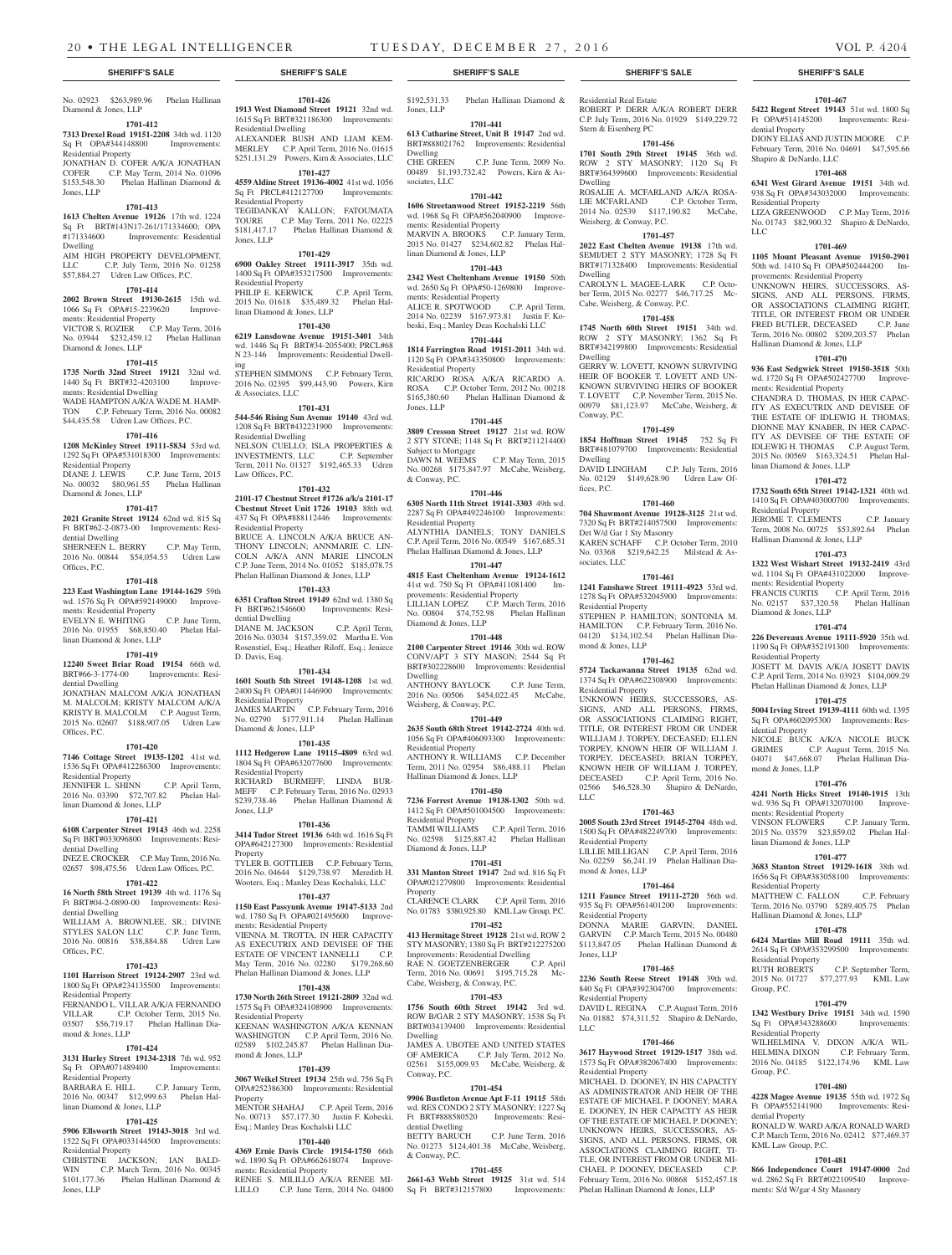dential Real Estate

dential Property

Jones, LLP

dential Property

dential Dwelling

Law Offices, P.C.

Residential Dwelling

Javardian, LLC

dential Dwelling

Gregory Javardian, LLC

Residential Dwelling

Office of Gregory Javardian, LLC

ments: Residential Real Estate

Residential Real Estate

Masonry Building

Group, P.C.

sociates, LLC

Semi/det 2 Sty Frame

No. 03046 \$185,904.36

Row B/gar 2 Sty Masonry

Milstead & Associates, LLC

Residential Property

P.C.

berg PC

Sq Ft BRT#382204200 Improvements: Resi-

HEIR OF LULA JOHNSON, DECEASED; UNKNOWN HEIRS, SUCCESSORS, AS-SIGNS, AND ALL PERSONS, FIRMS, OR ASSOCIATIONS CLAIMING RIGHT, TITLE, OR INTEREST FROM OR UNDER LULA JOHNSON, DECEASED C.P. April Term, 2015 No. 01735 \$41,411.57 Phelan

**1701-540 1444 Lardner Street 19149-3223** 54th wd. 909 Sq Ft BRT#541028700 Improvements:

ERIC B. WHITE A/K/A ERIC WHITE C.P. July Term, 2015 No. 00409 \$100,618.44

**1701-541 110 West Bybery Road, Unit R-7 assessed 110-30 Bybery Road, Unit K7 19116** 58th wd. 712 Sq Ft OPA#888581567 Improve-

UMIDA I. ERGASHBAEVA A/K/A UMIDA F. ERGASHBAEVA C.P. August Term, 2016 No. 01463 \$60,977.89 Shapiro &

**1701-542 5248 Baynton Street 19144** 12th wd. S/D W B/G 2S STONE; 1438 Sq Ft BRT#121177300 Improvements: Residential Dwelling LOUISE HILL, KNOWN SURVIVING HEIR OF GAYNELL M. CARR, DECEASED MORTGAGOR AND REAL OWNER; AL-FRED CARR, KNOWN SURVIVING HEIR OF GAYNELL M. CARR, DECEASED MORTGAGOR AND REAL OWNER; ALL UNKNOWN SURVIVING HEIRS OF GAYNELL M. CARR, DECEASED MORT-GAGOR AND REAL OWNER C.P. April Term, 2012 No. 03832 \$152,252.08 Mc-

Hallinan Diamond & Jones, LLP

Row B/gar 2 Sty Masonry

Milstead & Associates, LLC

ments: Residential Property

Cabe, Weisberg, & Conway, P.C.

ments: Residential Dwelling

Family Residence

phen M. Hladik, Esq.

DeNardo, LLC

Family Residence

phen M. Hladik, Esq.

dential Property

& Conway, P.C.

P.C.

Property

Residential Dwelling

ments: Residential Property

**1701-543 6047 Ogontz Avenue 19141** 17th wd. 1312 Sq Ft BRT#172240700/119N5102 Improve-

JJS ASSOCIATES INCORPORATION A/K/A JJS ASSOCIATES, INC. A/K/A JJS, INC.; EDWIN SANTIAGO A/K/A EDWIN E. SAN-TIAGO C.P. June Term, 2016 No. 03454 \$126,361.47 Udren Law Offices, P.C. **1701-544 3617 Red Lion Road 19114-1305** 66th wd. Irregular; on Northeasterly side of Red Lion Rd OPA#662258717 Improvements: Single

ANTHONY S. O'QUINN C.P. August Term, 2014 No. 01768 \$363,782.92 Ste-

**1701-545 726 West Raymond Street 19140** 49th wd. 1098 Sq Ft OPA#49-1-0263-00 Improve-

GAIL P. FAULKNER C.P. March Term, 2015 No. 001550 \$53,483.07 Shapiro &

**1701-546 1208 McKean Street 19148** 39th wd. On S side of McKean St; Front: 15'10" Depth: 67' OPA#394258100 Improvements: Single

MONIQUE CIANCAGLANI C.P. September Term, 2015 No. 00602 \$138,110.42 Ste-

**1701-547 6614 Dicks Avenue 19142** 40th wd. 1184 Sq Ft OPA#406288400 Improvements: Resi-

GLADYS GBONDO A/K/A GLADYS T. GBONDO C.P. May Term, 2014 No. 2367 \$75,844.89 Shapiro & DeNardo, LLC **1701-548 3078 Tilton Street 19134** 25th wd. ROW 2 STY MASONRY; 624 Sq Ft BRT#251214100 Improvements: Residential Dwelling JEREMY CUEVAS C.P. April Term, 2016 No. 02128 \$104,599.02 McCabe, Weisberg,

**1701-549 5024-5026 Wayne Avenue 19144** 13th wd. 1883 Sq Ft BRT#871520120 Improvements:

JJS ASSOCIATES INCORPORATION A/K/A JJS ASSOCIATES, INC A/K/A JJS, INC.; EDWIN SANTIAGO A/K/A EDWIN E. SANTIAGO C.P. July Term, 2016 No. 02130 \$127,517.26 Udren Law Offices,

**1701-550 1705 67th Avenue 19126** 10th wd. 1559 Sq Ft OPA#101242900 Improvements: Residential

SHAWN SMITH AND TANESHA KIN-NING C.P. August Term, 2016 No. 03852 \$133,609.86 Shapiro & DeNardo, LLC **1701-551 6245 Washington Avenue 19143-2916** 3rd wd. On N side of Washington Ave, 460 ft Westward from the W side of 62nd St; Front: 21' Depth: 112'6" OPA#03-3-1130-00

DeNardo, LLC

CHERYL GRIFFIN C.P. August Term, 2011 No. 000815 \$112,504.24 Stern & Eisen-

**1701-527 303 West Earlham Terrace a/k/a 303 Earlham Terrace 19144-3919** 12th wd. 2256 Sq Ft OPA#124052000 Improvements: Resi-

AUSTIN WALLACE, JR.; DAISHANEEN WATKINS C.P. June Term, 2016 No. 00577 \$181,882.43 Phelan Hallinan Diamond &

**1701-528 5014 Cottage Street 19124** 62nd wd. 1241 Sq Ft OPA#622374800 Improvements: Resi-

SONJIA PORTER C.P. August Term, 2014 No. 00086 \$29,516.30 KML Law Group,

**1701-529 3311 Ashville Street 19136** 69th wd. 1824 Sq Ft BRT#64-2278600 Improvements: Resi-

JENNIFER BUPP, KNOWN HEIR OF ELAINE R. MCGINNESS; RICHARD BUPP, KNOWN HEIR OF ELAINE R. MCGIN-NESS; UNKNOWN HEIRS, SUCCESSORS, ASSIGNS, AND ALL PERSONS, FIRMS, OR ASSOCIATIONS CLAIMING RIGHT, TITLE, OR INTEREST FROM OR UNDER ELAINE R. MCGINNESS C.P. August Term, 2015 No. 04540 \$91,760.96 Udren

**1701-530 3521 Oakmont Street 19136-3520** 64th wd. 1844 Sq Ft BRT#642195500 Improvements:

CHARLES M. COYNE AND COLEEN P. COYNE C.P. September Term, 2015 No. 00647 \$51,467.59 Law Office of Gregory

**1701-531 11104 Dora Drive 19154-3623** 66th wd. 1984 Sq Ft BRT#662220300 Improvements: Resi-

THOMAS F. KURTZ C.P. February Term, 2016 No. 01061 \$117,060.93 Law Office of

**1701-532 742 South 53rd Street 19143-2635** 46th wd. 1248 Sq Ft BRT#462152100 Improvements:

SANDRA MARTINEZ C.P. November Term, 2015 No. 03198 \$80,109.07 Law

**1701-533 1536 West Shunk Street 19145-4652** 26th wd. 960 Sq Ft BRT#261053300 Improve-

WILLIAM ROSETTI AND JOANN M. RO-SETTI C.P. May Term, 2015 No. 01759 \$298,226.84 Stern & Eisenberg PC **1701-534 327 South 16th Street 19102-4909** 8th wd. 1734 Sq Ft BRT#081154900 Improvements:

DENISE PALLANTE AND JOSEPH T. PAL-LANTE C.P. May Term, 2014 No. 02535 \$790,013.45 Stern & Eisenberg PC **1701-535 7341 Tulip Street 19136** 65th wd. Improvement Area: 18137 Sq Ft; On Southeasterly side of Tulip St, 475 ft 7 in NE of Cotton Ave; Irregular lot BRT#88-4254610 Improvements:

DEVAL CORPORATION C.P. April Term, 2016 No. 01732 \$982,933.36 Jennifer L. Maleski, Esq.; Dilworth Paxson, LLP **1701-536 506 Oak Lane a/k/a 506 Oak Lane Avenue 19126** 61st wd. 26062 Sq Ft OPA#611421800 Improvements: Residential Property JOYCE LEORA BRYANT-SNEED AND GARFIELD SNEED C.P. September Term, 2008 No. 02227 \$260,762.05 KML Law

**1701-537 2750 Buckius Street 19137-2041** 45th wd. 2768 Sq Ft BRT#453104900 Improvements:

EILEEN BUSLER C.P. January Term, 2016

**1701-538 3528 Ashville Street 19136-3002** 64th wd. 1817 Sq Ft BRT#642277700 Improvements:

JOHN CHARLES PHILLIPS A/K/A JOHN PHILLIPS A/K/A JOHN C. PHILLIPS C.P. November Term, 2015 No. 01114 \$134,089.33

**1701-539 217 North 62nd Street 19139-1145** 34th wd. 972 Sq Ft OPA#341212500 Improvements:

QADIR RANDOLPH, IN HIS CAPACITY AS

#### **SHERIFF'S SALE SHERIFF'S SALE SHERIFF'S SALE SHERIFF'S SALE SHERIFF'S SALE**

JOELLA ERRIQUEZ-DAY AND ROBERT DAY C.P. July Term, 2015 No. 00426 \$682,550.00 Milstead & Associates, LLC

#### **1701-482**

**225 McClellan Street 19148** 1st wd. 2376 Sq Ft OPA#871501100; PRCL#01-1-147835 Subject to Mortgage Improvements: Row W/ off Str 2.5 Sty Mas

ROBERT HERSHMAN C.P. August Term, 2012 No. 1562 \$34,095.78 plus interest Joshua Upin, Esq.; Spector, Gadon & Rosen, PC

#### **1701-483**

**5348 Race Street 19139-2611** 44th wd. 1357 Sq Ft BRT#441029500 Improvements: Residential Dwelling

ALBERT CHESHIRE, III C.P. August Term, 2015 No. 03657 \$71,547.46 Law Office of Gregory Javardian, LLC

#### **1701-484**

**5340 Lena Street 19144-2306** 12th wd. 1434 Sq Ft BRT#122133300 Improvements: Residential Dwelling

AUBREY NANCE C.P. December Term, 2015 No. 02139 \$79,714.46 Law Office of Gregory Javardian, LLC

#### **1701-485**

P.C.

**1819 South 6th Street 19148** 1st wd. 1147 Sq Ft OPA#011463900 Improvements: Residential Property MARY L. GIBSON C.P. March Term, 2016 No. 02840 \$228,515.41 KML Law Group,

#### **1701-486**

**944 Marcella Street 19124** 35th wd. 930 Sq Ft OPA#351124500 Improvements: Resi-

dential Property WILLIAM T. MCKINLAY C.P. February Term, 2016 No. 00197 \$91,877.03 KML

Law Group, P.C.

# **1701-487**

**6740 Kindred Street 19149** 54th wd. 1426 Sq Ft OPA#542257800 Improvements: Residential Property

BARBARA J. TAYLOR C.P. April Term, 2013 No. 03616 \$57,978.65 KML Law Group, P.C.

#### **1701-488**

**1932 South Beechwood Street 19145-2726**  48th wd. 722 Sq Ft BRT#482173600 Improvements: Residential Dwelling TANYA A. ROCKEMORE C.P. February Term, 2016 No. 01667 \$27,996.54 Law

# Office of Gregory Javardian, LLC **1701-489**

**257 South 56th Street 19139-3904** 60th wd. 1348 Sq Ft BRT#604207000 Improvements:

Residential Dwelling JANILA NAVARRO C.P. February Term, 2016 No. 03307 \$98,675.22 Law Office of Gregory Javardian, LLC

# **1701-490**

**1105 Wellington Street 19111-4238** 53rd wd. 1314 Sq Ft OPA#532341200 Improvements: Residential Property<br>ANTONIO D'ANGELO; ANTONIO D'ANGELO; CARLO D'ANGELO; MARIA D'ANGELO C.P.

June Term, 2012 No. 02410 \$97,432.74 Phelan Hallinan Diamond & Jones, LLP **1701-491**

#### **5920 Lawndale Street 19120-1210** 35th wd. 1272 Sq Ft OPA#352315900 Improvements: Residential Property ECCLESIASTICAL TRUSTEE, FRAME-WORK FINANCIAL CONSULTANTS C.P.

February Term, 2014 No. 00993 \$198,096.09 Phelan Hallinan Diamond & Jones, LLP **1701-492**

# **5519 North 4th Street 19120-2824** 42nd wd.

1019 Sq Ft BRT#422453900 Improvements: Residential Dwelling WILLIAM SEMEZIER C.P. August Term,

2015 No. 04446 \$64,700.99 Law Office of Gregory Javardian, LLC

# **1701-493**

**2714 South 7th Street 19148-5019** 39th wd. 1671 Sq Ft BRT#395194800 Improvements:

#### Residential Dwelling ANTONIO D. TAVERAS C.P. February Term, 2016 No. 02926 \$151,415.44 Law

Office of Gregory Javardian, LLC **1701-494**

#### **3900 Ford Road, Unit 17M 19131** 52nd wd. OPA#888520254 Improvements: Condominium Unit ANTOINETTE M. HARRIS C.P. February

Term, 2016 No. 00889 \$109,711.92 Phelan Hallinan Diamond & Jones, LLP

# **1701-496**

**6317 Calvert Street 19149-2908** 62nd wd. 1703 Sq Ft BRT#621524700 Improvements: Residential Dwelling AMOS CHERRY, JR. C.P. September Term,

2015 No. 02482 \$129,461.88 Law Office of Gregory Javardian, LLC **1701-497**

**1206 East Stafford Street 19138-1931** 59th

wd. 950 Sq Ft OPA#591038400 Improvements: Residential Property KIMBERLY LEWIS C.P. August Term, 2015 No. 02455 \$85,198.84 Phelan Hallinan Diamond & Jones, LLP

#### **1701-498**

**5922 Crystal Street 19120-1128** 35th wd. 1219 Sq Ft BRT#352218200 Improvements: Residential Dwelling PIERRE A. MYRTHIL C.P. November Term, 2015 No. 03229 \$81,422.54 Law Office of Gregory Javardian, LLC

# **1701-499**

**2632 South Chadwick Street 19145-4522**  26th wd. 968 Sq Ft OPA#261335200 Improvements: Residential Property DOMENIC VARRA C.P. May Term, 2016 No. 04075 \$138,246.91 Phelan Hallinan Diamond & Jones, LLP

#### **1701-500**

**844 Marlyn Road 19151-3318** 34th wd. 1500 Sq Ft OPA#344282300 Improvements: Residential Property CHERYL D. SYKES C.P. September Term, 2013 No. 00715 \$162,323.02 Phelan Hallinan Diamond & Jones, LLP

### **1701-501**

**6723 North 18th Street 19126-2603** 10th wd. 1336 Sq Ft OPA#101085200 Improvements: Residential Property RAINFORD THOMAS C.P. March Term,

2013 No. 00160 \$141,981.43 Phelan Hallinan Diamond & Jones, LLP

### **1701-502**

**4741 Marple Street 19136-3322** 65th wd. 1104 Sq Ft BRT#651115400 Improvements: Residential Dwelling SAMUEL R. HIGGINSON AND DIANE M. HIGGINSON C.P. February Term, 2016 No. 01059 \$97,002.97 Law Office of Gregory Javardian, LLC

#### **1701-503**

**4736 Penn Street #4738 a/k/a 4736 North Penn Street #4738 a/k/a 4736-4738 North Penn Street 19124** 23rd wd. 2236 Sq Ft OPA#23-4-2899-00 Improvements: Residential Property HAROLD RODRIGUEZ C.P. January Term, 2016 No. 00344 \$139,991.47 Phelan Hallinan Diamond & Jones, LLP

#### **1701-504**

**5350 Magnolia Street 19144-1427** 12th wd. 2647 Sq Ft OPA#122191800 Improvements: Residential Property WALTER T. ARTHUR, SR. A/K/A WALTER T. ARTHUR C.P. May Term, 2016 No. 00256 \$184,072.97 Phelan Hallinan Diamond & Jones, LLP

#### **1701-505**

**2324 South Croskey Street 19145-3311** 48th wd. 1120 Sq Ft OPA#482226500 Improvements: Residential Property TIFFANY E. RANDOLPH C.P. June Term,

2012 No. 01828 \$54,629.16 Phelan Hallinan Diamond & Jones, LLP **1701-507**

**5309 Large Street 19124-1120** 62nd wd. (formerly 23rd wd.) 1368 Sq Ft OPA#621336600 Improvements: Residential Property CLAUDIA ROMERO C.P. April Term, 2016 No. 00277 \$110,372.70 Phelan Hallinan Diamond & Jones, LLP

#### **1701-508**

**7309 Drexel Road 19151-2208** 34th wd. 1466 Sq Ft BRT#344148600 Improvements: Row B/gar 2 Sty Masonry NAKIA SHULER AND ANDRE SHUL-ER C.P. October Term, 2015 No. 01143 \$181,929.02 Milstead & Associates, LLC

#### **1701-509**

**2001 Hamilton Street, Unit 915 19130-4220**  88th wd. 937 Sq Ft OPA#888091134 Improvements: Condominium ERIC MAISTER C.P. August Term, 2014

No. 00701 \$236,453.70 Phelan Hallinan Diamond & Jones, LLP **1701-510**

**428 Woodhaven Place a/k/a 428 Woodhaven Road 19116** 58th wd. 8438 Sq Ft OPA#582346000 Improvements: Residential Property ANTAR ISMAIL C.P. May Term, 2016 No.

# 00761 \$315,344.57 KML Law Group, P.C. **1701-511**

**3351 Morning Glory Road 19154** 66th wd. 2160 Sq Ft OPA#663043800 Improvements: Residential Property

DOMINIC COLLARETTI AND DONNA COLLARETTI C.P. November Term, 2014 No. 01321 \$210,223.82 KML Law Group, P.C.

#### **1701-512**

**1147 South 61st Street 19143** 3rd wd. 1591 Sq Ft OPA#033225200 Improvements: Residential Property ROSALIND D. MILES A/K/A ROSALIND

MILES-THOMPSON C.P. July Term, 2015

No. 02781 \$98,671.06 KML Law Group, P.C.

#### **1701-513 330 North Gross Street a/k/a 328-330 North**

**Gross Street 19139-1018** 34th wd. 1453 Sq Ft OPA#343063700 Improvements: Residential Property

WENDY J. WORKMAN C.P. March Term, 2016 No. 02621 \$119,797.58 Phelan Hallinan Diamond & Jones, LLP

# **1701-514**

**5022 Wayne Avenue 19144** 13th wd. 934 Sq Ft BRT#47N15-40/BRT#871520110 Improvements: Residential Dwelling JJS ASSOCIATES INCORPORATION A/K/A JJS ASSOCIATES, INC. A/K/A JJS, INC.; EDWIN SANTIAGO A/K/A EDWIN E. SAN-TIAGO C.P. July Term, 2016 No. 03213 \$127,517.26 Udren Law Offices, P.C.

#### **1701-515**

**1314-16 North Broad Street 19121-4303**  47th wd. Improvement area: 50192 Sq Ft; On westerly side of Broad St, 146 ft northwardly of Thompson St, Front: 74 ft Depth: 200 ft BRT#882735630 Improvements: Amusement Hall Masonry RAY-WHITAKER, INC. C.P. October Term,

2016 No. 1241 \$2,686,000.00 James W. Hennessey, Esq., Dilworth Paxson LLP

# **1701-516**

**3910 Claridge Street 19124-5502** 33rd wd. 800 Sq Ft OPA#332334500 Improvements: Residential Property DIANILDA GONZALEZ A/K/A DINILDA GONZALEZ C.P. October Term, 2013 No.

01593 \$16,728.92 Phelan Hallinan Diamond & Jones, LLP **1701-517**

# **5853 North Mascher Street 19120-2419** 61st

wd. 1926 Sq Ft BRT#612442800 Improvements: Row 2 Sty Masonry JOVON A. EMFINGER C.P. April Term, 2015 No. 02123 \$116,190.35 Milstead & Associates, LLC

# **1701-518**

**926 East Durard Street 19150** 50th wd. APT 2-4 UNITS 2 STY MASON; 1952 Sq Ft BRT#502422500 Improvements: Residential Dwelling

PAULETTE M. DONALDSON, ADMINIS-TRATRIX OF THE ESTATE OF HELEN A. DONALDSON, DECEASED MORTGAGOR AND REAL OWNER C.P. June Term, 2014 No. 04932 \$208,777.13 McCabe, Weisberg, & Conway, P.C.

#### **1701-520**

**1841 Master Street 19121-4907** 47th wd. 2789 Sq Ft OPA#471114800 Improvements: Residential Property FREDA D. EBBA A/K/A FREDA EBBA C.P. March Term, 2007 No. 00158 \$125,371.36 Phelan Hallinan Diamond & Jones, LLP

#### **1701-521**

**403 West Wellens Street 19120** 42nd wd. 1092 Sq Ft OPA#422238000 Improvements: Residential Property<br>KEVIN P. CLARK C.P. February Term, 2016 No. 04690 \$39,419.04 Shapiro & DeNardo, LLC

**1701-522 1805 South Napa Street 19145** 48th wd. SEMI/DET 2 STY MAS+OTHER; 1441 Sq Ft BRT#482410800 Improvements: Residential

MARGARET HARRIS C.P. February Term, 2016 No. 03333 \$107,253.95 McCabe,

**1701-523 419 Dudley Street 19148** 39th wd. 676 Sq Ft BRT#39-2014800 Improvements: Residen-

BARBARA J. GRANT, INDIVIDUALLY AND AS KNOWN HEIR OF GERALD J. GRANT; UNKNOWN HEIRS, SUCCES-SORS, ASSIGNS, AND ALL PERSONS, FIRMS, OR ASSOCIATIONS CLAIMING RIGHT, TITLE, OR INTEREST FROM OR UNDER GERALD J. GRANT C.P. June Term, 2016 No. 01107 \$34,145.67 Udren

**1701-524 6049 Ogontz Avenue 19141** 17th wd. 1280 Sq Ft BRT#119N5-103/882935010 Improve-

JJS ASSOCIATES INCORPORATION A/K/A JJS ASSOCIATES, INC. A/K/A JJS, INC.; EDWIN SANTIAGO A/K/A EDWIN E. SAN-TIAGO C.P. January Term, 2016 No. 01680 \$120,524.34 Udren Law Offices, P.C. **1701-525 6524 North 13th Street 19126-3603** 49th wd. 5310 Sq Ft BRT#4932224900 ments: Residential Real Estate

SAEEDA TURNIPSEED C.P. January Term, 2016 No. 00268 \$52,889.61 Stern &

**1701-526 3029 North 35th Street 19132** 38th wd. 1776

Dwelling

tial Dwelling

Law Offices, P.C.

Eisenberg PC

ents: Residential Dwelling

Weisberg, & Conway, P.C.